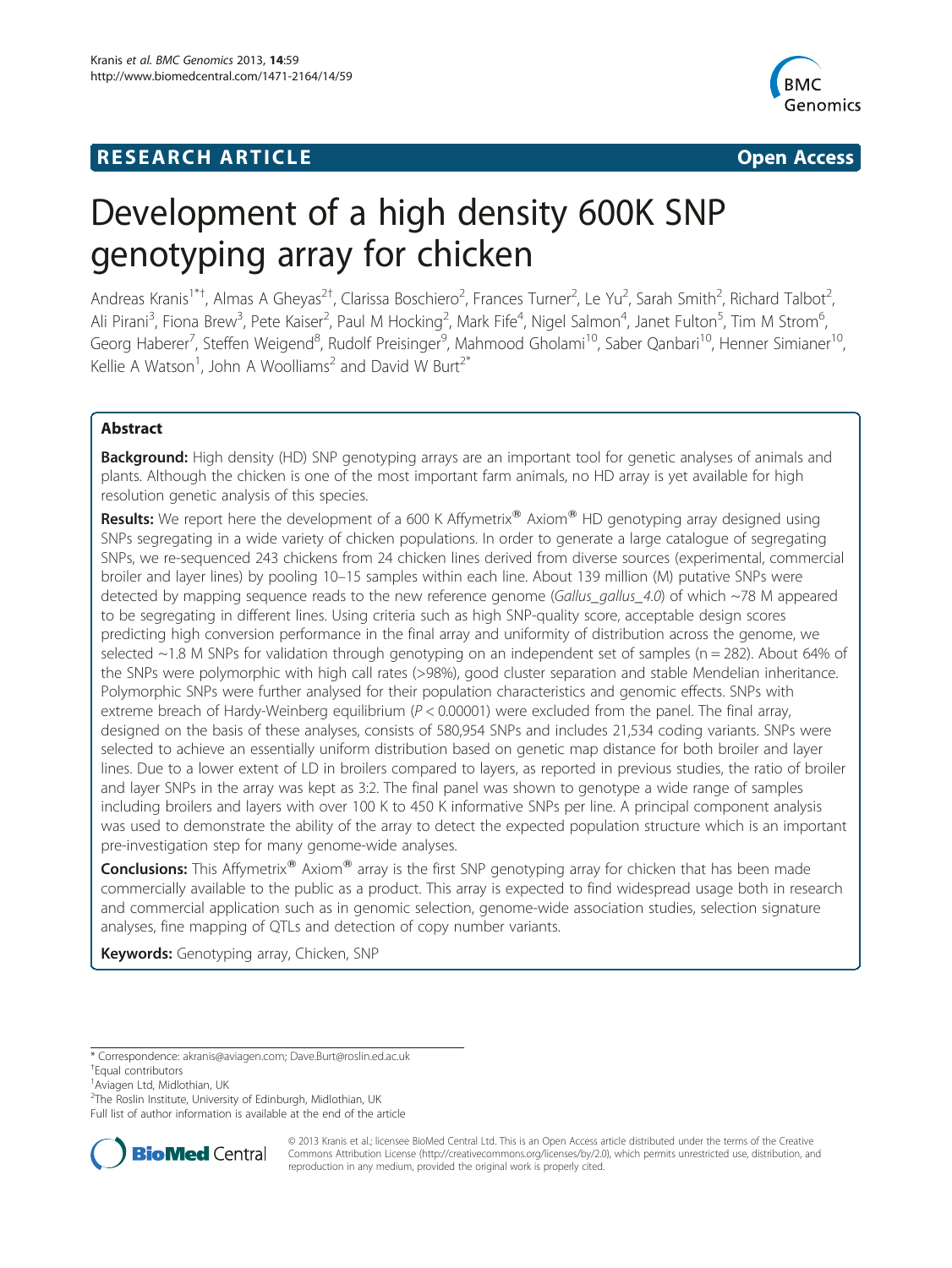# Background

High density (HD) genotyping arrays have become extremely valuable tools for genomic analyses of human, model organisms and farm animal species due to their genome-wide coverage and high throughput nature. Such arrays are being widely used for many purposes including the detection of genetic associations with complex traits, fine mapping of quantitative trait loci (QTL), detecting signatures of selection, and increasingly for implementing genomic selection (GS) to farm animal species. In this paper, we describe the development of a HD genotyping array (600 K) for chicken, which is the first of this magnitude in chicken and has been commercially released for both public and proprietary use.

The chicken is not only a major livestock animal but also an excellent model organism for genetic and evolutionary studies such as for detecting natural and artificial selection under domestication [\[1](#page-11-0)-[3\]](#page-11-0). A large amount of genomic information is already publicly available for this species including a near-complete reference genome, more than 3.5 M genetic variants in public databases (such as dbSNP), and more than 3,000 QTLs in the Chicken QTLdb ([http://www.animalgenome.org/cgi-bin/](http://www.animalgenome.org/cgi-bin/QTLdb/GG/index) [QTLdb/GG/index\)](http://www.animalgenome.org/cgi-bin/QTLdb/GG/index). In spite of all these resources no HD genotyping array is yet available for this species that can facilitate high throughput investigation of many individuals for research and commercial breeding. A number of studies, however, have reported the use of low to medium (3 K to 60 K) density panels for various purposes [[4-7\]](#page-11-0) but these panels were proprietary and have not been made available for wider use. In contrast, for cattle, for example, two HD genotyping arrays (both >600 K) are now available [\[8,9](#page-11-0)].

A major determinant of the utility of an array is the density of its marker panel. Our goal in developing the HD array for chicken was that the array should be versatile and suitable for addressing the different purposes described above in a diverse range for chicken breeds and populations. The effectiveness of an array will also depend on its ability to exploit the linkage disequilibrium (LD) structure of the genome of the target population. Previous studies have shown that the LD pattern in chicken varies not only across chromosomes and genomic regions but also varies widely among breeds [\[10-13](#page-11-0)]. Moreover, previous studies [[2](#page-11-0),[14](#page-11-0)] have also shown that a large amount of genetic variation still exists both within and among the domesticated and commercial chicken breeds despite many generations of selection. All these indicate that to achieve a wide applicability of the array for diverse breeds, an HD panel would be more desirable than low or medium density ones. For instance, according to Megens *et al.* [[12](#page-11-0)] a whole-genome marker assay for chicken would require more than 100 K SNPs (single nucleotide polymorphism) to exploit the LD and haplotype information. Therefore to

achieve this we set the target of including in the array as many SNPs as possible with an even coverage of the genome, limited only by the capacity of the genotyping platform (in this case the Affymetrix<sup>®</sup> Axiom<sup>®</sup> platform). These limits are determined by the allelic types of the variants and the number of probes required for querying those.

Developing a HD array, however, requires a large collection of SNPs segregating within populations to select from. Several studies have reported detection of a large number of SNPs from chicken, most notably, the detection of 2.8 M SNPs by Wong et al. [\[14\]](#page-11-0) by analysing single birds from three breeds, and detection of over 7 M SNPs by Rubin et al. [\[2](#page-11-0)] by analysing pooled samples from each of eight domesticated broiler and layer lines. Nevertheless, for practical applications using a HD genotyping array we intended to create a larger catalogue of SNPs that are segregating within diverse chicken populations. Next generation sequencing (NGS) technology has made the whole-genome sequencing of many individuals practical by making it affordable and rapid. We, therefore, used a NGS platform (Illumina GAIIx) to re-sequence 243 birds from 24 lines representing commercial broiler and layer breeds, and several experimental and inbred lines. Similar to Rubin et al. [\[2](#page-11-0)] we also adopted a pooled DNA sequencing approach and aligned the sequenced reads to the chicken reference genome for detecting SNPs. Using standard criteria we detected ~139 M SNPs of which about 78 M were segregating within one or more lines. We used several stringent criteria to reduce the number to a set of high quality SNPs and then applied an iterative algorithm to select a list of ~1.8 M SNPs, evenly distributed across the genome, for further validation. We used the genetic map distance (cM) rather than physical distance (kb) to account for the differential recombination rates across the chromosomes to assess the evenness of distribution across the genome. The final array was created using 580,954 validated SNPs. This paper describes the detection, selection and validation of SNPs to create a 600 K HD Affymetrix<sup>®</sup> Axiom® genotyping array and discusses the potential application of this array.

# Results and discussion

# Sequencing of birds and mapping of sequence reads

The 243 sequenced individuals originated from 24 lines including four commercial broilers, six commercial white egg layers (WEL), five commercial brown egg layers (BEL), eight experimental inbred layers and one unselected layer line (further details about the lines are provided in the Table [1](#page-2-0)). Over 4.8 billion reads were generated by sequencing the samples. When aligned against the new chicken reference genome (Gallus\_gallus\_4.0, pre-published version), about 3.9 billion reads (~80%) mapped to the genome and about 3.6 billion reads  $({\sim}74%)$  mapped with a mapping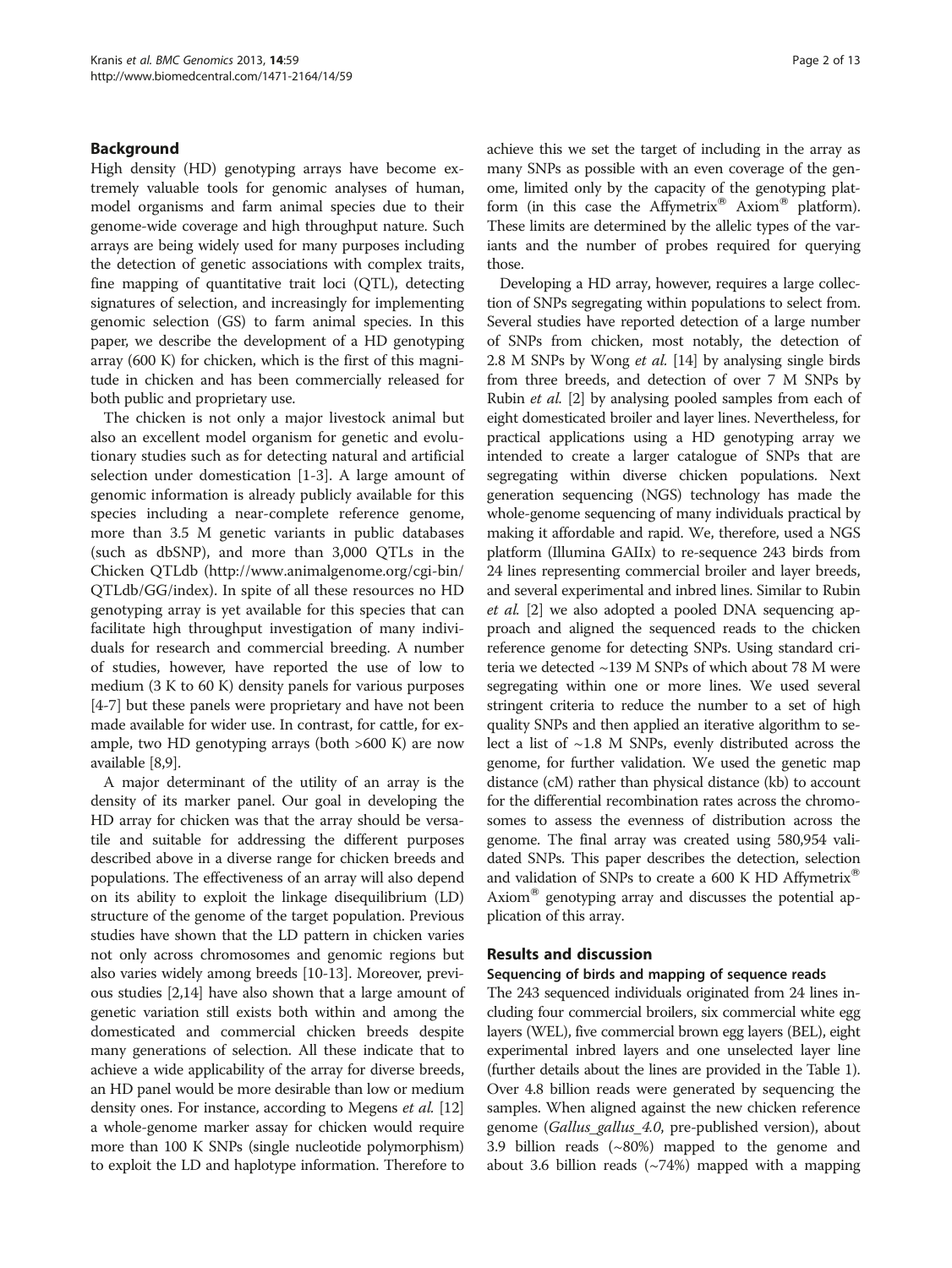<span id="page-2-0"></span>Table 1 Description of sequenced samples and the number of segregating SNPs detected from different lines

| Line             | <b>Breed</b>           | Usage          | <b>Samples</b>           | <b>Analysis</b> | Number of<br><b>SNPs detected</b><br>(with quality<br>score $\geq$ 20) |
|------------------|------------------------|----------------|--------------------------|-----------------|------------------------------------------------------------------------|
| B <sub>1</sub>   | Composite              | $\overline{C}$ | $10 \text{ }\mathcal{E}$ | Pooled          | 9,525,306                                                              |
| B <sub>2</sub>   | Composite              | $\overline{C}$ | $10 \land$               | Pooled          | 10,760,626                                                             |
| B <sub>3</sub>   | Composite              | $\overline{C}$ | $10 \land$               | Pooled          | 9,305,545                                                              |
| <b>B4</b>        | Composite              | $\overline{C}$ | $10 \land$               | Pooled          | 10,422,420                                                             |
| WEL1             | White Leghorn          | C              | $10 \text{ }\mathcal{E}$ | Pooled          | 8,605,672                                                              |
| WEL2             | White Leghorn          | C              | 10 <sup>°</sup>          | Pooled          | 9,900,302                                                              |
| WEL3             | White Leghorn          | C              | 10 오                     | Pooled          | 7,340,262                                                              |
| WEL4             | White Leghorn          | $\subset$      | $10 \delta$              | Pooled          | 7,951,423                                                              |
| WEL5             | White Leghorn          | C              | $10 \delta$              | Pooled          | 11,139,255                                                             |
| WEL6             | White Leghorn          | $\subset$      | 3Q                       | Individual      | 2,630,343                                                              |
| BEL1             | White Plymouth<br>Rock | C              | 10 <sup>2</sup>          | Pooled          | 8,182,562                                                              |
| BFI <sub>2</sub> | White Plymouth<br>Rock | $\overline{C}$ | $10 \text{ }\mathcal{E}$ | Pooled          | 7,876,558                                                              |
| BEL3             | Rhode Island<br>Red    | C              | $10 \land$               | Pooled          | 11,593,980                                                             |
| BEL4             | Rhode Island<br>Red    | $\overline{C}$ | 15 ♀                     | Pooled          | 3,236,749                                                              |
| BEL5             | White Rock             | C              | 15 ♀                     | Pooled          | 3,751,628                                                              |
| $R-I$            | Brown Leghorn          | E              | $10 \land$               | Pooled          | 10,358,702                                                             |
| 1                | IAH Inbred 72          | E              | 10 오                     | Pooled          | 447,683                                                                |
| 12               | IAH Inbred P           | E              | 10 ♀                     | Pooled          | 1,816,948                                                              |
| 3                | IAH Inbred<br>Wellcome | E              | 10Q                      | Pooled          | 1,109,100                                                              |
| 4                | IAH Inbred N           | E              | $10 \delta$              | Pooled          | 1,055,257                                                              |
| 15               | IAH Inbred 15 I        | E              | 10 ♀                     | Pooled          | 801,052                                                                |
| 16               | IAH Inbred 0           | E              | 10 <sup>°</sup>          | Pooled          | 1,395,679                                                              |
| 17               | IAH Inbred 61          | E              | 10 <sup>°</sup>          | Pooled          | 803,892                                                                |
| 18               | IAH Inbred C           | E              | 10 <sup>°</sup>          | Pooled          | 603,338                                                                |
|                  |                        |                |                          |                 |                                                                        |

(Abbreviations: B, Broiler; WEL, White egg layer; BEL, Brown egg layer; I, Inbred, IAH, Institute for Animal Health; RI, Roslin Institute; C, Commercial; E, Experimental).

quality score  $\geq 20$ . While the intended depth of coverage of sequencing was 10–20 folds, the actual coverage varied between 8 and 17 fold across different lines, with the potential loss appearing from failure of some reads to map at all or map with confidence (i.e. with the mapping quality score at least 20). Although the current build of the reference genome (Gallus gallus  $4.0$ ) represents ~96% of the chicken genome, some of the smaller micro-chromosomes are not yet represented [\[15\]](#page-11-0). Besides chromosome 16 (Chr16) is only partially represented with the length of about 539 kb whereas the full estimated size of this chromosome is 9–11 Mb [\[16\]](#page-11-0). This is one of the reasons for failure of some reads to map to the genome, the other possible reasons being the presence of repeat contents and poor quality of some reads.

To be able to detect SNPs from unmapped sequence regions, which potentially include unrepresented microchromosomes, we created a de novo assembly of the good quality unmapped reads. This resulted in 885,704 contigs with a total size of approximately 38 Mb. For detection of SNPs, we only used contigs with a length greater than 300 bases. There were 2,374 such contigs with the total length of about 1.1 Mb. The mean size of these contigs was about 457 bases with a maximum size of 7.8 kb.

# SNP detection

Initially SNP detection was done separately within each line. The criteria used for calling SNPs were: (1) the SNP position must be covered by at least five sequencing reads with a map-quality score  $\geq 20$ ; (2) relevant bases must have a base-quality score  $\geq 20$  and (3) the SNP quality score must be  $\geq 20$ . To minimise the risk of detecting false positives from duplicated genome regions, any SNPs with coverage more than three standard deviations from the mean coverage were excluded. The number of segregating SNPs detected per line ranged between 448 K to over 11 M (Table 1) with average numbers being approximately 10 M, 7.7 M and 1 M for broiler, layer and inbred lines respectively. In total 78 M segregating SNPs were detected from this within-line analysis. Apart from these SNPs, an additional 5,069 SNPs were identified from the contigs that were assembled de novo. Additional file [1](#page-11-0): Table S1 (in SupplementaryTableS1.xlsx) shows the number of SNPs and their proportional distribution across the chromosomes. Much fewer SNPs (only 52,974) were detected from Chr16 mainly because of the partial representation of this chromosome in the current reference genome. On the contrary, in spite of a very high quality assembly for chromosome Z (ChrZ) in the current reference genome, we observed a very low density of SNPs on this chromosome (only  $\sim$ 3 SNPs/kb compared to an average of  $\sim$ 78 SNPs/kb across the genome). Our result, however, corroborates with the findings of previous studies which reported reduced genetic variations on this chromosome for a multitude of potential reasons such as low male effective population size due to skewed reproductive success among males, selective sweep due to selection on sexlinked characters combined with lower recombination rates on ChrZ than on autosomes [\[17\]](#page-11-0).

We investigated what proportion of the publicly available SNPs was also discovered in our project. On request, we received from NCBI, a list of about 11.7 M SNPs (the majority of which are yet to be updated in the current version of chicken dbSNP list). Comparison suggests, about 65% of these SNPs are present in our 78 M list.

In order to call SNPs from low coverage regions with greater confidence, we combined reads from all the 24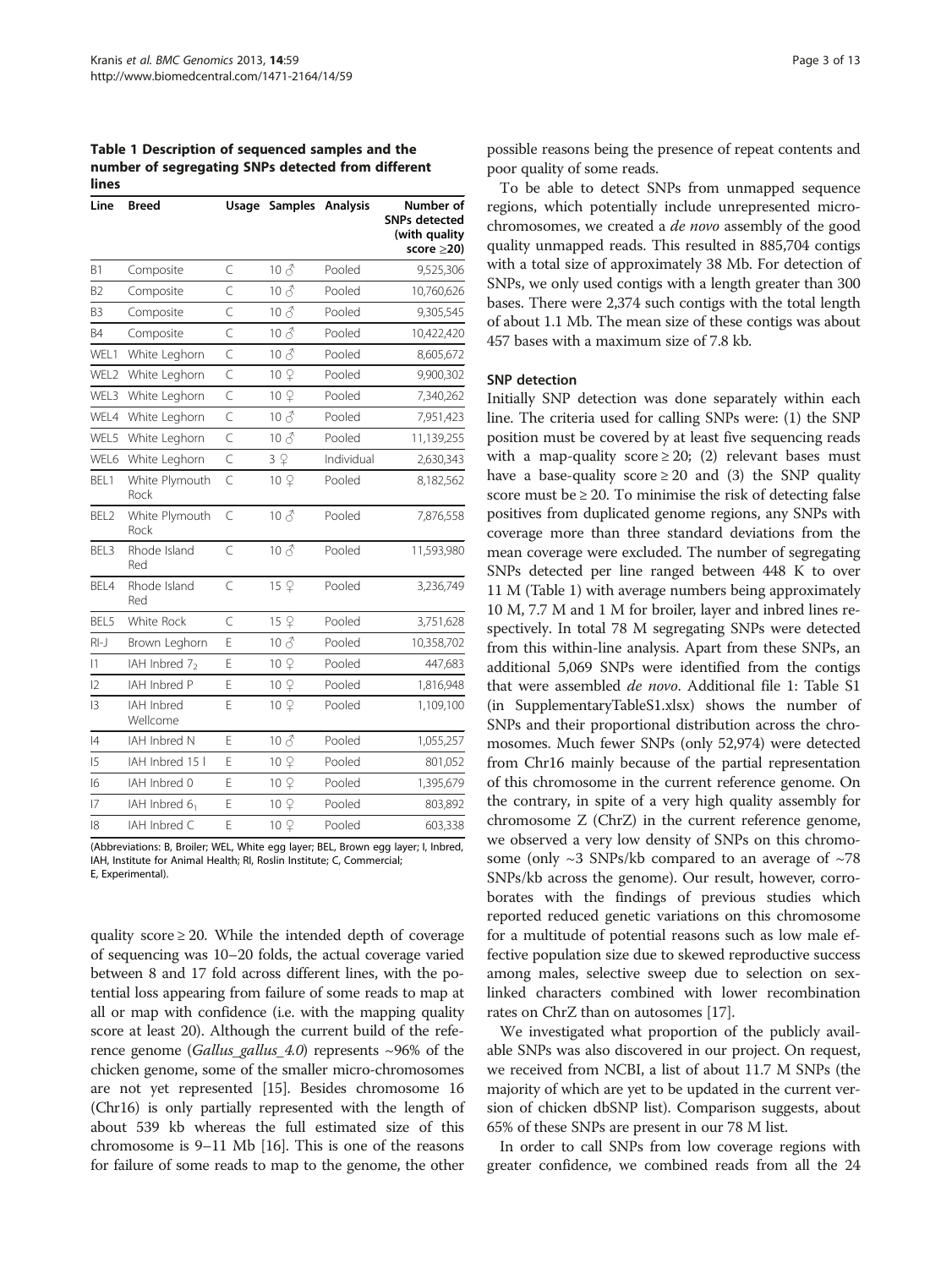lines to perform a "global analysis". The same SNP-calling criteria mentioned for the within-line analyses were used for this analysis resulting in the discovery of  $\sim$ 139 M SNPs. This analysis, however, detected not only segregating SNPs within lines but also the ones that are fixed in different lines for alternate alleles.

# SNP selection

Due to the very high number of SNPs detected in the previous steps, a multi-step filtering strategy was followed to reduce the number to a robust and tractable subset for HD array design. The filtering was done on the list of 78 M SNPs obtained from the within-line analyses as the goal was to use SNPs segregating within lines primarily to design an array of most practical use. The 139 M SNP list, however, was consulted for regions where few or no high quality SNPs were detected from within-line analysis. The filtering steps are summarised in Figure 1.

# SNP reduction based on quality score and low minor allele frequency

In the first step of filtration, an attempt was made to reduce further the occurrence of false positives from the detection stage. SNPs were accepted only if at least one of the following criteria was satisfied: (i) the SNPs with

quality scores  $\geq 60$  and minor allele frequency (MAF)  $\geq$ 0.05 from the within-line detected set; (ii) SNPs from global analysis meeting the same criteria as in (i), irrespective of their quality scores and MAFs in the within-line analyses; (iii) the SNP was present in previous panels or detected by Rubin et al. [\[2](#page-11-0)]. Filtration based on these criteria resulted in approximately 24 M SNPs.

The above criteria were ignored for SNPs on Chr16 and ChrZ to maximize the retention of putative SNPs which are potentially linked to the MHC gene complex and sexlinked characters, whilst accepting the risk of having some sequencing artefacts.

# SNP reduction based on close proximity and possible clustering artefacts

In this step, SNPs that were located very close to each other were removed. Very tightly spaced SNPs are less likely to be successfully assayed during genotyping, due to the interference from the neighbouring variant. Also SNP clustering may appear due to mis-alignment of reads due to the presence of InDels (insertions or deletions) at the beginning or end of reads [\[18](#page-11-0)]. In developing a 60 K Illumina array for chicken Groenen et al. [[6\]](#page-11-0) removed SNPs which were in 10 bp of each other on either side but here we retained SNPs that had at least 10 bp of SNP free

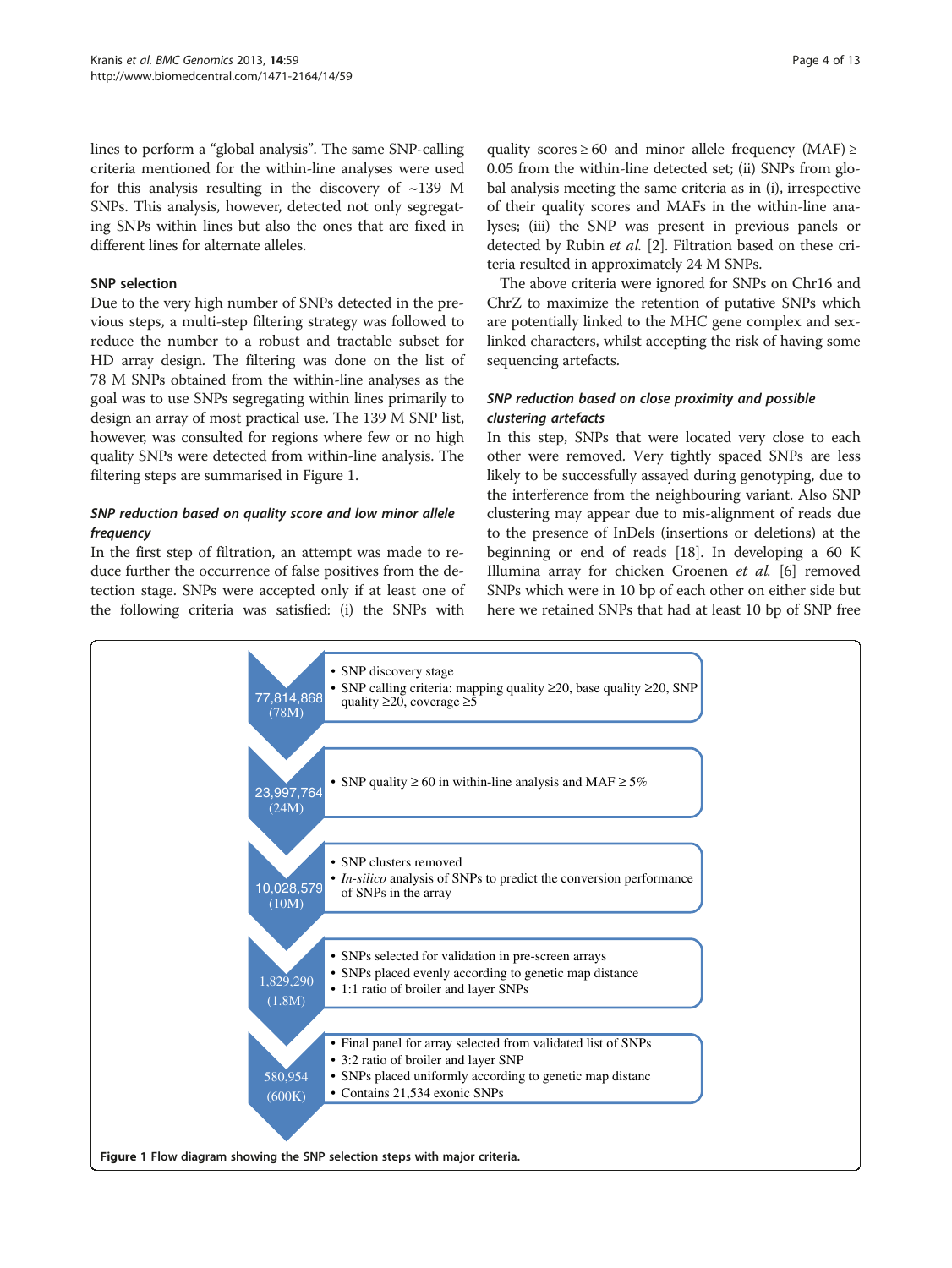region on one side and ≥4 bp on the other side because of flexibility of the Affymetrix® Axiom® platform. Again, for Chr16 and ChrZ, all the SNPs were retained without any selection at this stage. The outcome of this filtering was a list of approximately 10 M SNPs.

Figure 2 compares SNP density in 1 kb non-overlapping windows between 24 M and 10 M lists. The SNP density varied between 0–207 SNPs per kb in 24 M list with an average of ~24 SNPs/kb and between 0–188 SNPs per kb with an average of ~10 SNPs/kb. The figure shows that about 5% of windows did not have any SNPs after applying the first filtration criteria of SNP quality ≥60, which generated the 24 M list. While the SNP density was quite variable in 24 M list, the 10 M list provides a much more uniform distribution, due to the removal of groups with very closely linked SNPs.

A substantial proportion of the SNPs were shared amongst the different lines, indicating their potential utility to multiple lines, although those spanning across most of the lines are likely to be ancient variants. Venn diagrams in Figure [3](#page-5-0) a and b show the shared SNPs between broiler, layer and inbred lines, and broiler, WEL and BEL respectively. In summary, about 23% of the 10 M SNPs were found to be common among broiler, layer and inbred lines while 31% SNPs were found to be common between broiler, BEL and WEL. The size of the circles in Venn diagrams also represents the relative proportion of the SNPs contributed from different groups in the 10 M list.

# SNP reduction based on in-silico analysis of predicted performance on Axiom $^{\circledR}$  arrays

The 10 M SNPs selected in the above step were submitted to Affymetrix for an in-silico analysis to predict their reproducibility in the Axiom $^{\circledR}$  array. Two types of design scores were generated from this analysis: (1) 16-mer count, which is the number of times all 16 bp sequences in the 30 bp flanking region from either side of the SNP had a matched sequence in the genome and  $(2)$  *p*-convert value,

which arises from a random forest model intended to predict the probability that the SNP will convert on the array. The model considers factors including probe sequence, binding energies, and the expected degree of non-specific binding and hybridization to multiple genomic regions. These scores were generated both for forward and reverse probes. Lower 16-mer counts and greater p-convert values are better for array design. The chance of a SNP converting with a 16-mer count above 100 is extremely low and the chance of conversion increases monotonically as the score decreases. Therefore the thresholds were set to be: 16-mer count  $\leq 100$  and the p-convert value  $\geq 0.2$ .

Of the 10 M SNPs tested, ~73% had a p-convert value  $\geq$ 0.2 and ~93% had a 16-mer count ≤100 (Figure [4](#page-5-0) a and b). Taking both the design matrices together,  $~66\%$  of the SNPs had the required design scores (i.e. 16 mer count ≤100 and p-convert value ≥ 0.2) irrespective of whether the forward or reverse probes were considered.

# Selection of SNPs for validation

The fourth step was to prepare a list of  $\sim$ 1.8 M SNPs for validation through genotyping. The objective was to have an even distribution of segregating SNPs across the genome. To achieve this we spread out the SNPs evenly in terms of genetic map distance as provided by Groenen et al. [[19](#page-11-0)] instead of using the physical distance, to account for the difference in the cM/Mb ratio between macro- and micro-chromosomes. The ratio of the SNPs segregating within broiler and layer lines was kept at 1:1. A custom made iterative algorithm (see section SNP selection under Methods) was used to select the list of 1.8 M SNPs with the desired criteria. The algorithm first created a backbone by adding evenly spaced SNPs which were segregating across all 24 lines. Then it uniformly placed SNPs for layers that guarantee the target density (in SNPs/ cM) for a line. The same step was applied to ensure the target density for broiler SNPs balanced by lines.

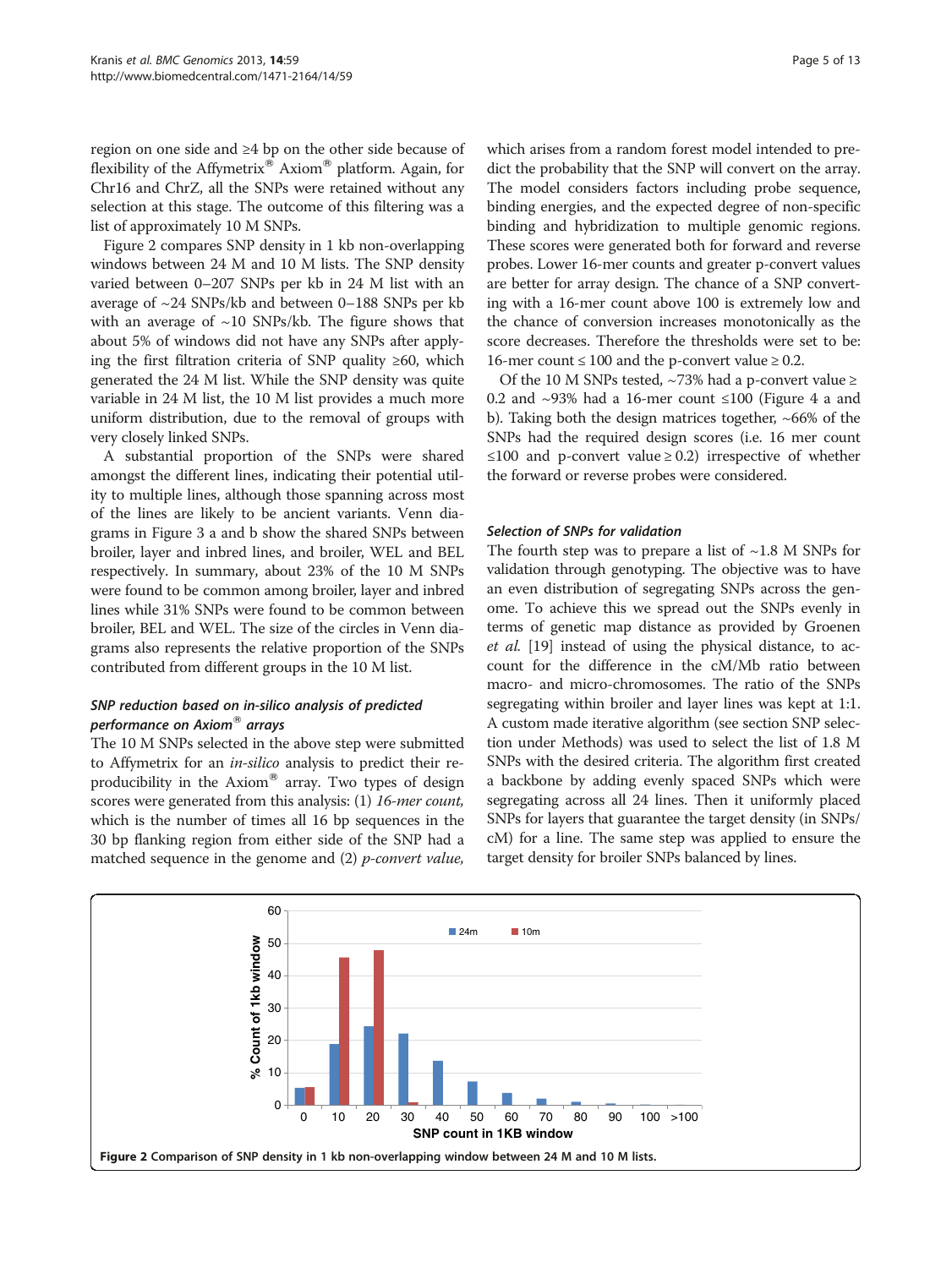<span id="page-5-0"></span>

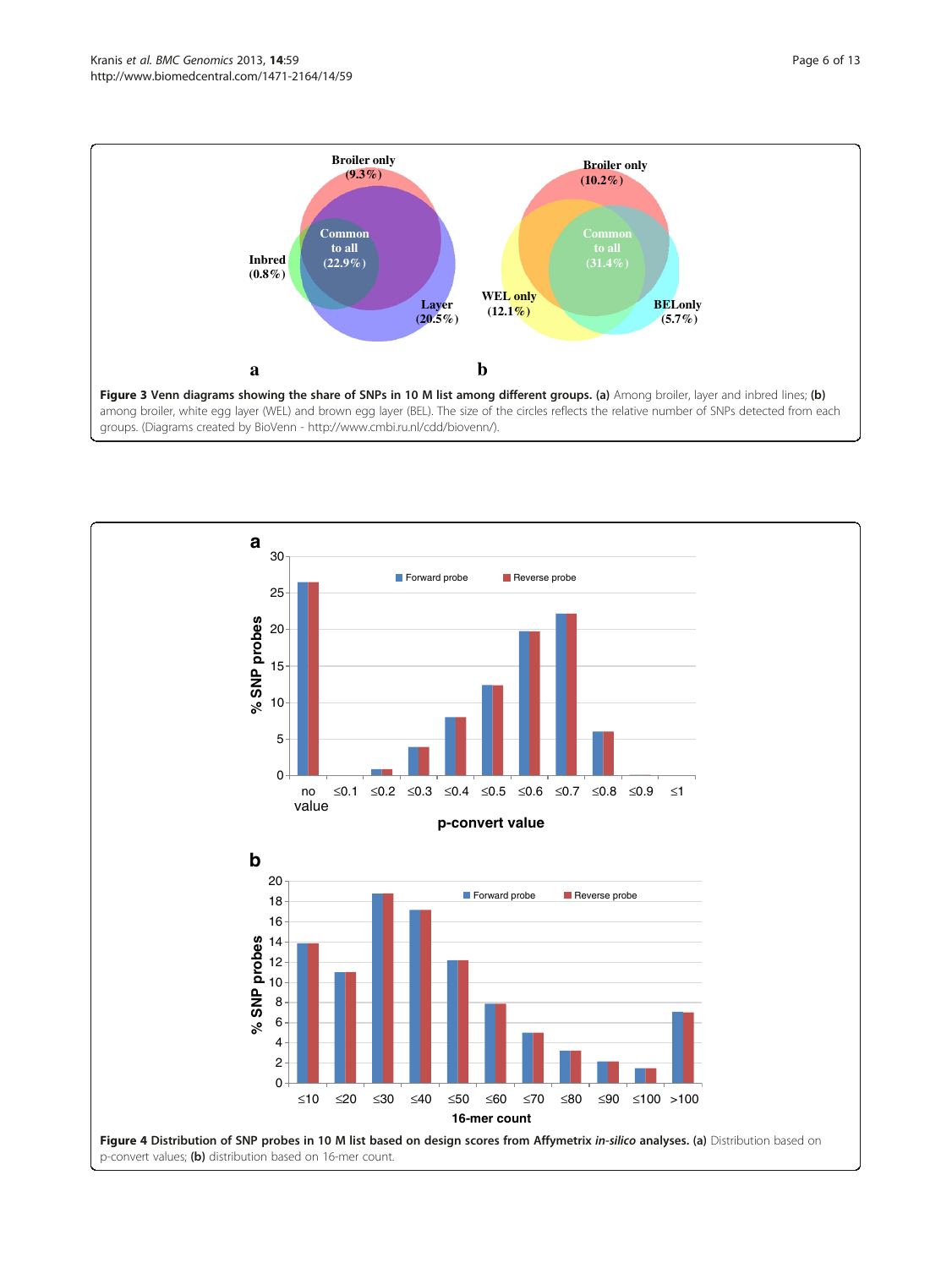# SNP validation result and selection of final 600 K panel

Validation through genotyping of  $~1.8$  M SNPs was performed by manufacturing three Affymetrix<sup>®</sup> Axiom<sup>®</sup> arrays (each array contained  $\sim$  600 K). The major purposes of validation were to assess for each SNP: (1) the conversion performance in the array in terms of genotype call rate, cluster separation and reproducibility, (2) polymorphism in different sets of commercial and wild chicken breeds, (3) stable Mendelian inheritance from parents to offspring, and (4) population characteristics in terms of allele frequency distribution, LD and Hardy-Weinberg equilibrium (HWE) probability. The ultimate goal was to use this information to select a robust set of  $~600$  K SNPs for the final genotyping array. The validation was carried out on an independent set of 282 individuals including 32 trio samples from three broiler lines, four WEL lines, five BEL lines and 26 individuals from a wide range of diverse traditional breeds of chicken (see Additional file [2](#page-11-0): Table S2. xlsx for further details on genotyped samples).

Table 2 summarizes the validation results. Over 64% of the 1.8 M SNPs were found to be reproducible and polymorphic with stable Mendelian inheritance. The rest of the SNPs were rejected as they failed in one or more of these criteria.

Population characteristics of the validated SNPs were explored to make informed decisions about selecting the final 600 K panel. Any SNPs that showed an extreme departure  $(P < 0.00001)$  from the HWE were removed. While SNPs that show departure from HWE can actually be important as they might represent regions under selection, an extreme departure might indicate genotyping errors, presence of copy number variants (CNVs) or lethal recessive mutation and hence were removed.

The same custom algorithm as used in the previous step for selecting 1.8 M SNPs was again used for reducing the 1.8 M to 600 K, with the only difference that the broiler and layer SNPs were selected in a ratio of 3:2. The rationale for choosing a higher proportion of broiler SNPs in the final panel is that a number of recent studies have shown a higher extent of LD in layer compared to broiler [[11,13,20\]](#page-11-0) indicating that broilers would require a larger set of segregating SNPs compared to layers to capture the same amount of genetic information. Again the genetic map distance was used to spread the SNPs across the genome. Figure [5](#page-7-0) shows the average number of SNPs per unit physical distance and unit genetic map distance, clearly indicating that the SNPs are much more uniformly distributed based on genetic map distance than the physical distance in the final 600 K panel. Since one of the objectives of the panel design was to increase its utility for genome-wide-association studies (GWAS) or GS, it was essential to target equi-distant SNPs across the whole genome. The use of the genetic rather than the physical distance as a unit to distribute SNPs ensured that the density per cM in micro-chromosomes was the same as in macrochromosomes. The smaller chromosomes have a higher recombination rate and higher gene density [[21\]](#page-12-0) and hence, a good coverage is crucial since they may explain a considerable proportion of the genetic variance.

To maximise the utility of the panel for QTL detection studies, all the validated SNPs from exonic or coding regions  $(n = 21,534)$  were included in the panel of which 9,345 were predicted to be either non-synonymous or stop-loss/stop-gain types. Table [3](#page-7-0) shows the predicted effects of the SNPs that have been included in the final 600 K panel. Studies on human and model organisms predict that most high penetrance (Mendelian or nearly so) diseases or traits are mediated by polymorphisms in the protein coding regions of the genome [\[22,23](#page-12-0)]. Although generally the non-synonymous and stop-loss or stop-gain SNPs are implicated to be disease causing, the synonymous SNPs can be useful by being in strong LD with functional mutations. About 15% of the SNPs in our study could not be annotated properly as their co-ordinates could not be resolved unambiguously when mapped to the previous genome assembly (Gallus\_gallus\_2.1) for annotation purpose.

No direct selection was performed based on MAF as the frequency estimates were not sufficiently precise due to small sample sizes. However, an attempt was made to include SNPs which are common to many lines to maximise the utility of the HD array. Figure [6](#page-8-0) shows that the

|                                                                                             | <b>Number</b> | Percent |
|---------------------------------------------------------------------------------------------|---------------|---------|
| Number of SNPs selected for validation                                                      | 1,829,290     |         |
| <b>Marker conversion success</b>                                                            |               |         |
| SNPs found polymorphic (in one or more lines)                                               | 1,187,482     | 64.91   |
| SNPs declared monomorphic due to low allele count                                           | 313,000       | 17.11   |
| SNPs failed to convert                                                                      | 328.808       | 17.97   |
| Mendelian inheritance check                                                                 |               |         |
| Number of trios checked                                                                     | 32            |         |
| Number of polymorphic SNPs failed to show stable Mendelian inheritance in one or more trios | 10.674        | 0.58    |

# Table 2 Summary of SNP validation result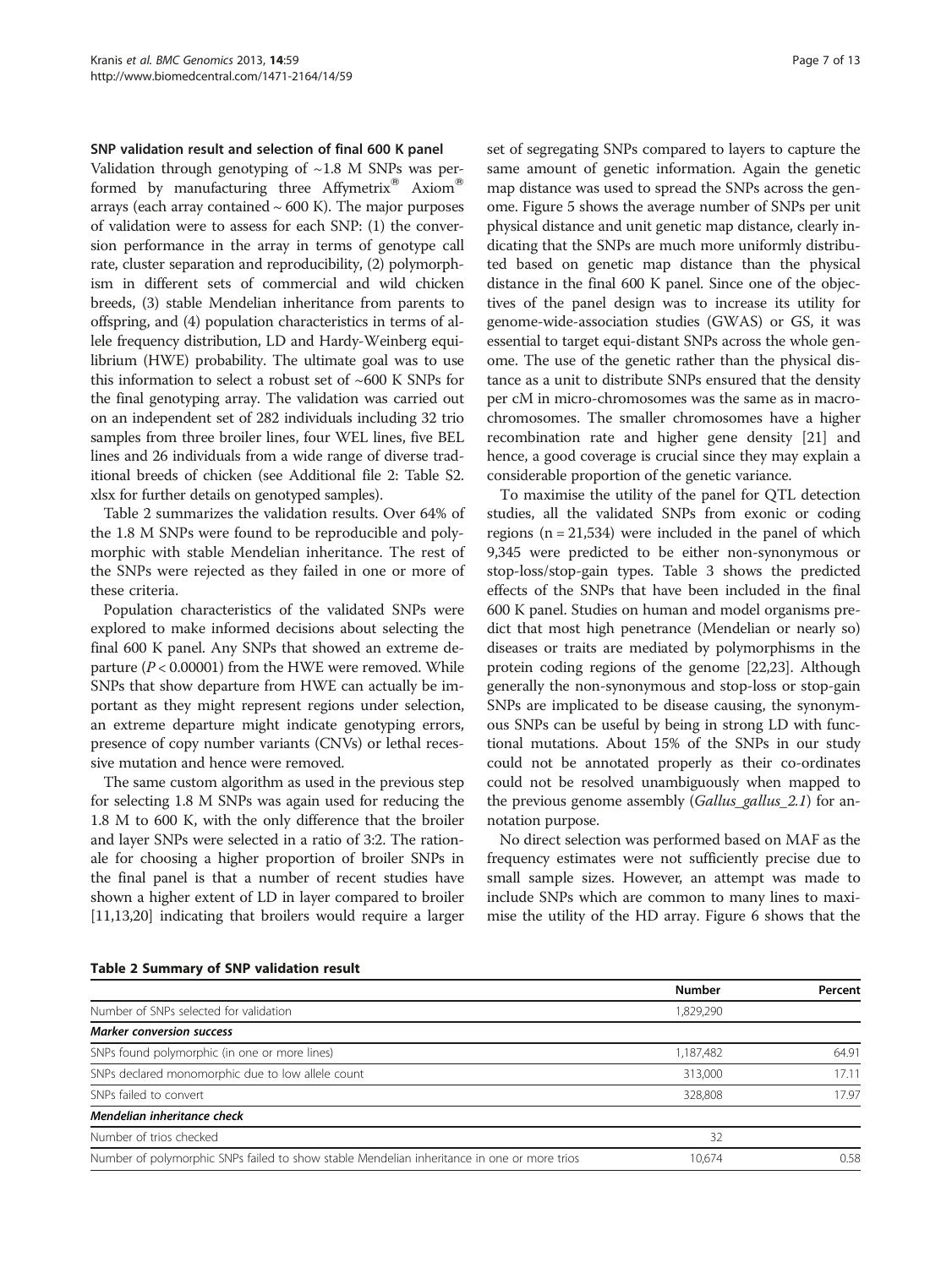<span id="page-7-0"></span>

frequency distribution of SNPs is more or less even across different MAF classes across broiler, WEL and BEL groups.

The final 600 K array has 580,954 SNPs in total. Based on the genotyped samples used for validation, the number of polymorphic SNPs ranged between 127,958 to 473,077 per commercial line. This number is expected to rise for each line with screening of more samples. About 21%-53% of the SNPs in the final panel were also found to be polymorphic in the different traditional breeds of chicken that were included in the validation sample set even though only 1 or 2 individuals per breed were analysed. This confirms the versatility of the panel. The final panel includes 1,135 SNPs which were detected on contigs that were assembled denovo from unmapped reads in the current study. As mentioned earlier we used the pre-published version of the Gallus\_gallus\_4.0 for mapping our reads as this assembly was unpublished at the time of the work. However, recently the assembly has been published in the NCBI database and contains added features such as "unlocalized scaffolds" (for each chromosome these appear as Chr\_random) and "unplaced" (Chr\_Un). We mapped the denovo SNPs against this published reference. This mapping result showed that except 53 SNPs, the rest mapped to either some chromosomes  $(n = 968$  SNPs) or unlocalized scaffolds (n = 22 SNPs) or Chr\_Un (n = 92 SNPs). All the SNPs in the panel have been submitted to NCBI's dbSNP and can be accessed via the link: [http://www.ncbi.](http://www.ncbi.nlm.nih.gov/projects/SNP/snp_viewBatch.cgi?sbid=1057286) [nlm.nih.gov/projects/SNP/snp\\_viewBatch.cgi?](http://www.ncbi.nlm.nih.gov/projects/SNP/snp_viewBatch.cgi?sbid=1057286) [sbid=1057286](http://www.ncbi.nlm.nih.gov/projects/SNP/snp_viewBatch.cgi?sbid=1057286).

The SNPs in the final array are distributed across the genome with a mean  $(\pm SD)$  inter-marker spacing of 1748 ± 5274 bases. About 98% of the markers are distributed across the genome with a gap size less than 6 kb, but there are some regions which have larger gap sizes and they cover about 10% of the genome (Figure [7](#page-8-0)). Most of these larger gaps are found in the macro-chromosomes, particularly on Chromosomes 1, 2 and Z.

# PCA analysis of population structure using 600 K array genotypes

Detecting the underlying population structure is of interest for many population related studies, particularly for GWAS as population stratification can lead to many spurious associations if not accounted for properly [\[24\]](#page-12-0). We performed a principal component analysis (PCA) using the genotype data to investigate the ability of the 600 K panel to detect population stratification in the validated samples. Figure [8](#page-9-0) shows the relative co-ordinates of individuals when plotted using the two largest principal components. Individuals originating from the same line clustered together tightly and related groups (e.g. all broiler lines or WEL lines or BEL lines) also appeared in close proximity. The broiler lines were placed relatively close to BEL

# Table 3 Summary of annotation of SNPs in 600 K panel to predict the genomic effect

|                                   | Count   | Percent |
|-----------------------------------|---------|---------|
| Total number of SNPs in the panel | 580,954 |         |
| Annotation possible               | 492,572 | 84.79   |
| <b>Annotation result</b>          |         |         |
| Intergenic                        | 266,636 | 54.13   |
| Intronic                          | 189,128 | 38.40   |
| Exonic                            |         |         |
| Non-synonymous                    | 9,345   | 1.90    |
| Synonymous                        | 12,069  | 2.45    |
| Stopgain/stoploss                 | 120     | 0.02    |
| 1 kb Upstream                     | 5,892   | 1.20    |
| 1 kb Downstream                   | 6,456   | 1.31    |
| UTR <sub>3</sub>                  | 2,497   | 0.51    |
| UTR5                              | 302     | 0.06    |
| Splicing                          | 83      | 0.02    |
| Non-coding RNA (ncRNA)            | 44      | 0.01    |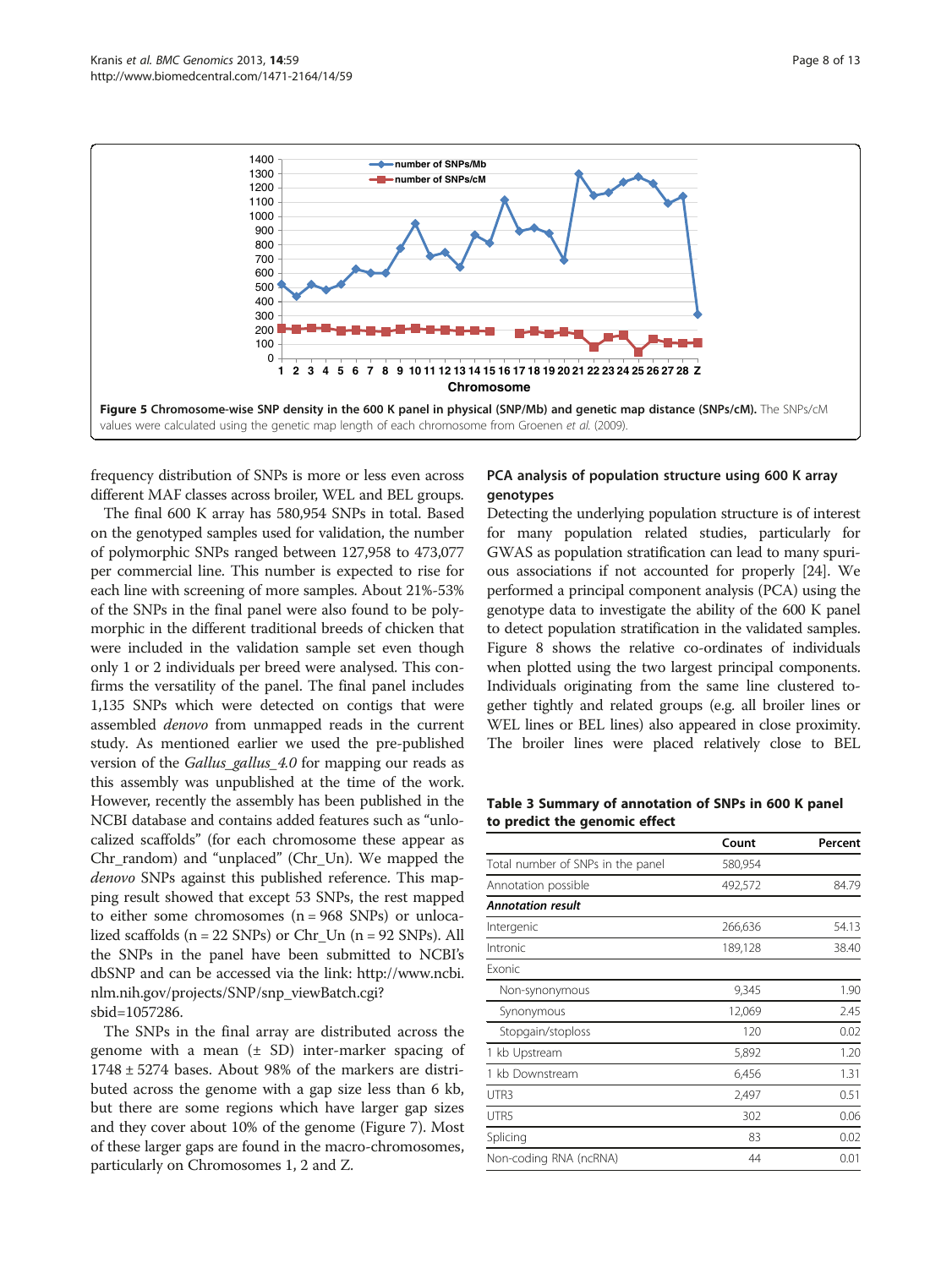<span id="page-8-0"></span>

compared to WEL, while the latter two groups were placed further apart indicating their different origins.

The relatively close proximity of broilers and BELs in the PCA plot is related to their shared ancestry as these breeds were originally established by crossing the European and Asian breeds [\[25-27](#page-12-0)]. In contrast, the WEL originated from the single comb White Leghorn breed which is of European origin [\[25-27](#page-12-0)]. Our PCA results are thus in agreement with the existing knowledge of the origin of the lines/breeds and are also in agreement with the previous studies such as by Eding et al. [[28](#page-12-0)] and Elferink et al. [[27\]](#page-12-0) which showed phylogenetic relationship among different poultry breeds.

# Conclusions

In this paper we described the development of the first HD SNP array containing 580,954 SNPs for chicken that is more dense compared to the HD arrays available for other farm species such as the 778 K Illumina High-Density Bovine BeadChip Array or the 689 K Affymetrix<sup>®</sup>

Axiom<sup>®</sup> Genome-Wide BOS 1 Array for cattle considering the fact that the chicken genome is about one third the size of the bovine genome. The array is expected to be useful for GWAS, GS, fine mapping of QTLs, analysis of genome wide selection signatures, detection of CNVs and other genomic analyses and will be available for public and private use.

Important features of our array development approach included: (1) sequencing of pooled samples using a NGS method which has allowed screening of a large number of individuals rapidly and cost effectively leading to the detection of a large collection of SNPs segregating between and most importantly, within diverse populations; (2) applying stringent filtering criteria to minimize inclusion of false positives that appear as artifacts of NGS; (3) inclusion of validated SNPs in the final array that are proven to work in the Axiom<sup>®</sup> platform; (4) distributing the SNPs on the basis of map distance rather than physical distance to increase the ability to track genomic segments across generations; (5) using an iterative algorithm to select the

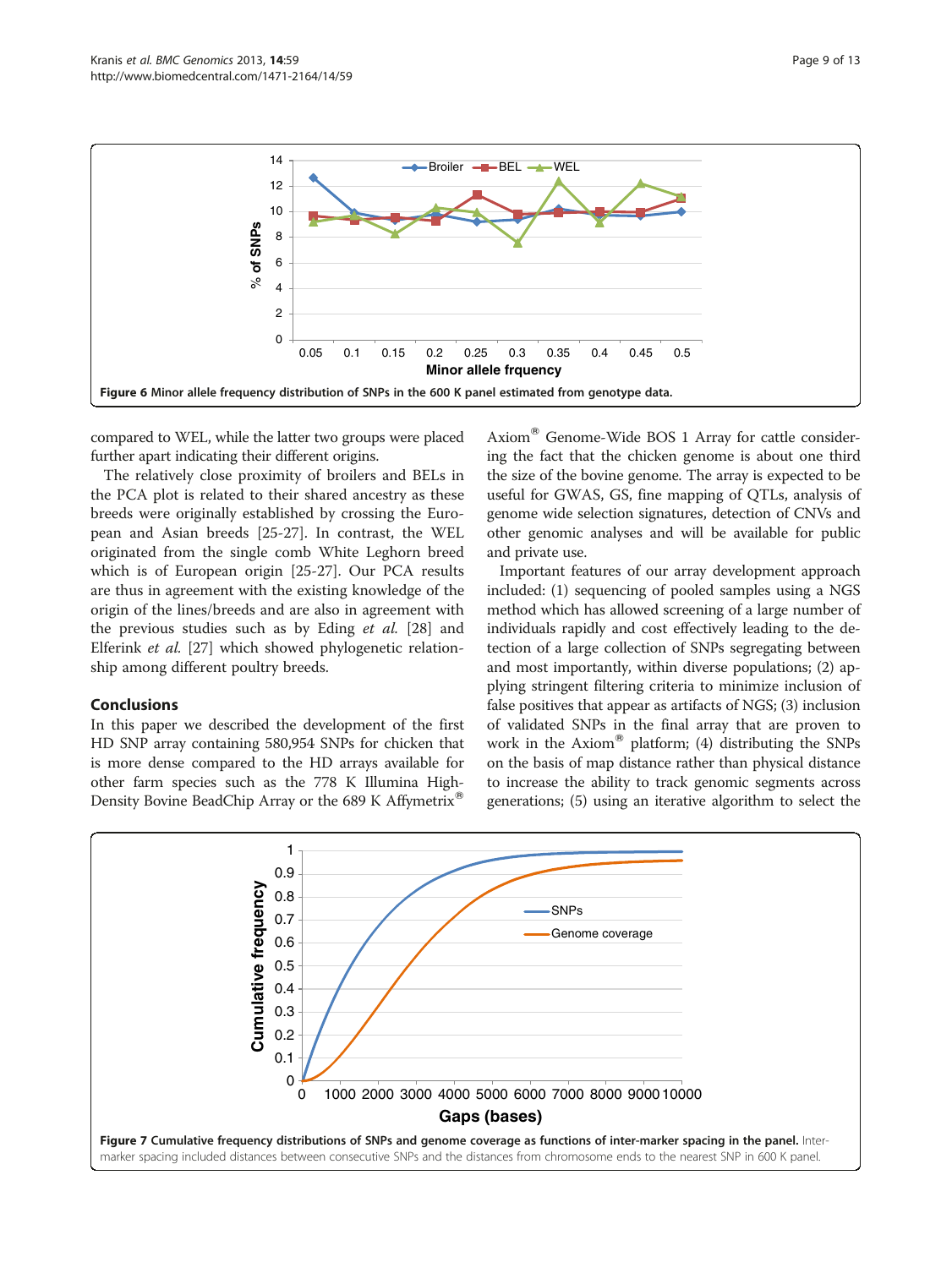<span id="page-9-0"></span>

SNPs to obtain a balanced representation from all the lines tested. The call rates from genotyping using the array are expected to be very high which is confirmed from the initial results of large-scale genotyping in broiler and layer lines (results not shown). We have also shown through validation that the panel will be usable on traditional chicken breeds, different Gallus subspecies. The array has been commercially released for academic and industrial use.

Even though we have applied a very thorough approach in developing this array, future projects with a similar goal can consider a number of areas for improvement. One potential area of improvement is barcoding the individual samples before sequencing the pooled DNA as this would enable more information to be extracted from sequence data such as would allow better estimates of the allele frequencies. While this approach was not used in the current project to keep the cost down, future projects may consider this option as the cost of barcoding and library preparation are declining. Moreover, with the rapidly declining cost of sequencing, it would also be possible to increase the coverage and the number of birds for sequencing in future studies. Another area where the future arrays can attempt to improve is the inclusion of more SNPs from Chr16, ChrW and some of the micro-chromosomes, which was not possible in our case due to poor representation of these chromosomes in the current genome build.

# **Methods**

# Whole genome re-sequencing of chicken lines

The 243 sequenced samples used for SNP detection were supplied by Aviagen (broilers), Hy-line International and Lohmann of Synbreed Consortium (white and brown egg layers), the Pirbright Institute (formerly known as Institute for Animal Health) (inbred lines) and the Roslin Institute (RI-J experimental layer line) (see Table [1\)](#page-2-0). Except for the Synbreed samples, sequencing for all other lines was performed by the ARK Genomics lab at the Roslin Institute, UK. The Synbreed samples were sequenced by Helmholtz Zentrum München, Germany.

DNA was extracted from blood samples. For each line equal quantities of DNA from 10–15 individuals were mixed to produce pooled samples, except for one line for which three samples were sequenced individually (see Table [1\)](#page-2-0). The sequencing libraries were prepared using the Illumina genomic DNA sample prep kit according to the protocol, "Preparing Samples for Sequencing Genomic DNA rev B (Illumina)". Sequencing was performed on Illumina GAIIx platform using a paired end protocol. For Synbreed samples the length of paired reads was 76 bases while for the rest of samples it was 101 bases.

# SNP detection

SNP detection was done by aligning the Illumina sequence reads to the chicken reference genome (Gallus\_gallus\_4.0, prepublished version) obtained from Washington University [\[15\]](#page-11-0).

Alignment was performed for paired end reads using Burrows-Wheeler Aligner (BWA) v0.5.7 [[29](#page-12-0)] using default setting. Prior to mapping, the repeat regions in the reference genome were masked using RepeatMasker [\[30](#page-12-0)]. To further remove other areas of the genome with potential problems, 16-mers occurring more than 5 times were also masked, although this had negligible effect on the genome as the majority of such sequences had already been masked using RepeatMasker. SAMtools v0.1.7 [\[31\]](#page-12-0) was used to remove potential PCR duplicates among the sequence reads and to call SNPs. Only reads that mapped to single unique position on the genome were used. SNP detection was done in two stages. Firstly, each line was analysed separately to identify SNPs segregating within the line followed by a combined analyses of all the lines to detect more SNPs from low depth-of-coverage regions.

Some of the sequence reads failed to map to the reference genome. These were assembled *de-novo* into contigs using the package SOAPdenovo [\[32\]](#page-12-0) for broilers and layers separately. The kmer size was set as 31.

# SNP selection

SNP selection was done in multiple steps using several criteria. The filtration criteria were set with the aims to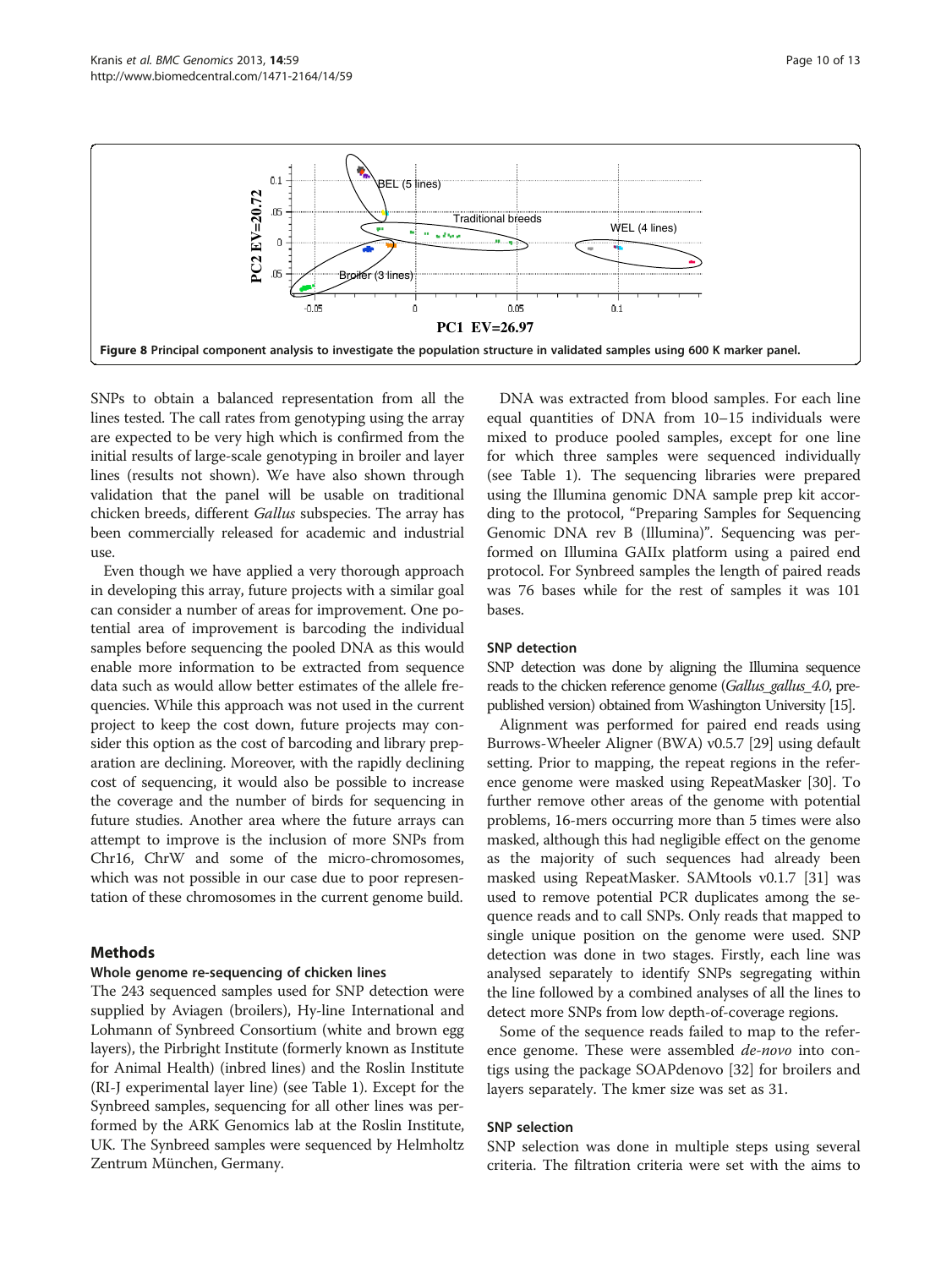minimize the risk of choosing false positives, select SNPs with an even distribution across the genome in terms of cM distance, and obtain a balanced representation of broiler and layer SNPs. In order to achieve an even distribution of SNPs segregating in different lines, a custommade algorithm was applied which is described below. To facilitate an efficient querying of the SNP data, a NoSQL database (in MongoDB) was created.

An iterative divide-and-conquer algorithm was developed to select efficiently both the pre-screening 1.8 M panel and the final 600 K panel. Although the SNP selection was performed on each chromosome separately, the number of combinations of candidate panels was overwhelming even for the smallest chromosomes. To simplify and accelerate the process, the SNP selection was performed between "backbone" SNPs, which were common between lines. The implication was that the regions between backbone SNPs were far smaller and hence the number of candidate SNPs was dramatically smaller. The algorithm consisted of two major steps, the construction of the backbone panels and the filling of the gaps for each line.

The first step was to populate the baseline backbone panel by including the N SNPs that segregated between all lines and were more than  $t$  bases apart ( $t$  was a threshold to maintain minimum distance between SNPs;  $t = 2$  kb corresponding to the approximate expected density of a 600 K panel on a 1Gb long genome). This resulted in having  $N+1$  segments instead of the whole chromosome to fill. A second backbone was constructed consisting of I SNPs segregating in the inbred lines, which ensured that for these non-commercial lines there were  $N+I$  SNPs already in the candidate panel that were spread across the chromosomes providing a good coverage without big gaps. There were also  $N + (I-I_u)$  SNPs, (where  $I_u$  the number of SNPs unique to inbred lines), that were also segregating in at least one of the commercial lines. A third backbone was constructed, containing L SNPs that were segregating in all layers to fill the  $N + (I-I<sub>u</sub>) + 1$  gaps. The next backbone included B SNPs that were present in all broiler lines, and filled all the  $N + (I-I_u) + (L-I_u) + 1$  segments, where  $L_u$  are the SNPs for L that do not segregate in any broiler lines. The final backbone consisted of  $X = N + I + L + B$  SNPs. For the final selection from 1.8 M to 600 K, where information about coding SNPs was available, all C SNPs in coding regions that were not already in the backbone were added to the backbone.

The second step was to start filling the regions for each line separately. For the  $i^{th}$  line, the gaps to evenly distribute SNPs were equal to  $X-F_i+1$ , where  $F_i$  were the SNPs not segregating in the line of interest. Iteratively, every segment was filled by  $n$  SNPs, where  $n$  was a function of the target density for the i<sup>th</sup> line and the length of the segment. For the pre-screening panel the same density was

used for all lines, but for the final panel, broilers had a higher density due to their shorter intra-marker LD. By calculating the  $n$  SNPs that had to be evenly distributed in the segment, the algorithm chose the SNPs that were closer to the ideal positions by minimising the sum of squared distances between consecutive SNPs in order to approximate the target density. If the gap was too small, meaning less than the target density, no SNP was placed.

In total  $S_i$  SNPs were placed for the i<sup>th</sup> line and the backbone was updated, now containing  $X + S_i - F_{(i+1)} + 1$  for the next line  $i+1$ , where  $F_{(i+1)}$  was the number of backbone SNPs not present in the  $i+1$ <sup>th</sup> line. We started with the white layers, followed by the brown and finished with the broiler lines, following the order in the extent of LD.

The advantage of this strategy was to avoid having SNPs segregating in more than one line that were very closely located, which in turn meant a more even distribution was achieved in all lines and thus maximising the utility of the SNPs in the panel. No selection for MAF was enforced, as the estimates were biased, because either those were estimated solely on sequencing data on pools with variable depth coverage, or were available only for the broiler lines with sufficient samples in the pre-screening phase.

# SNP validation

About 1.8 M selected SNPs were validated on 282 individuals (see Additional file [2:](#page-11-0) Table S2.xlsx for further details). DNA samples of commercial birds were supplied by Aviagen, Hy-line International and Lohmann and the samples of different traditional chicken breeds were taken from a DNA collection established during the EC project AVIANDIV and follow up studies as described elsewhere [\[33,34](#page-12-0)].

Genotyping was done on three  $Axiom^@$  arrays using the Affymetrix<sup>®</sup> GeneTitan<sup>®</sup> system according to the procedure described by Affymetrix ([http://media.affymetrix.](http://media.affymetrix.com/support/downloads/manuals/axiom_genotyping_solution_analysis_guide.pdf) [com/support/downloads/manuals/axiom\\_genotyping\\_](http://media.affymetrix.com/support/downloads/manuals/axiom_genotyping_solution_analysis_guide.pdf) [solution\\_analysis\\_guide.pdf](http://media.affymetrix.com/support/downloads/manuals/axiom_genotyping_solution_analysis_guide.pdf) ). The population characteristics of the SNPs such as allele frequency, HWE probability based on Fisher's Exact Test and LD between adjacent pair of SNPs were explored using the software SNP & Variation Suite (SVS version7) of Golden Helix Inc. The genomic positions of the SNPs and their effect on protein coding were predicted by annotating them against the Ensembl gene annotation database for chicken based on Gallus\_gallus\_2.1 chicken reference genome. The software package ANNOVAR [[35\]](#page-12-0) was used for this purpose.

## Use of 600 K array for studying population structure

A PCA was performed using the genotype data of the autosomal SNPs from the 600 K panel on all the unrelated samples  $(n = 218)$  to assess the utility of the panel in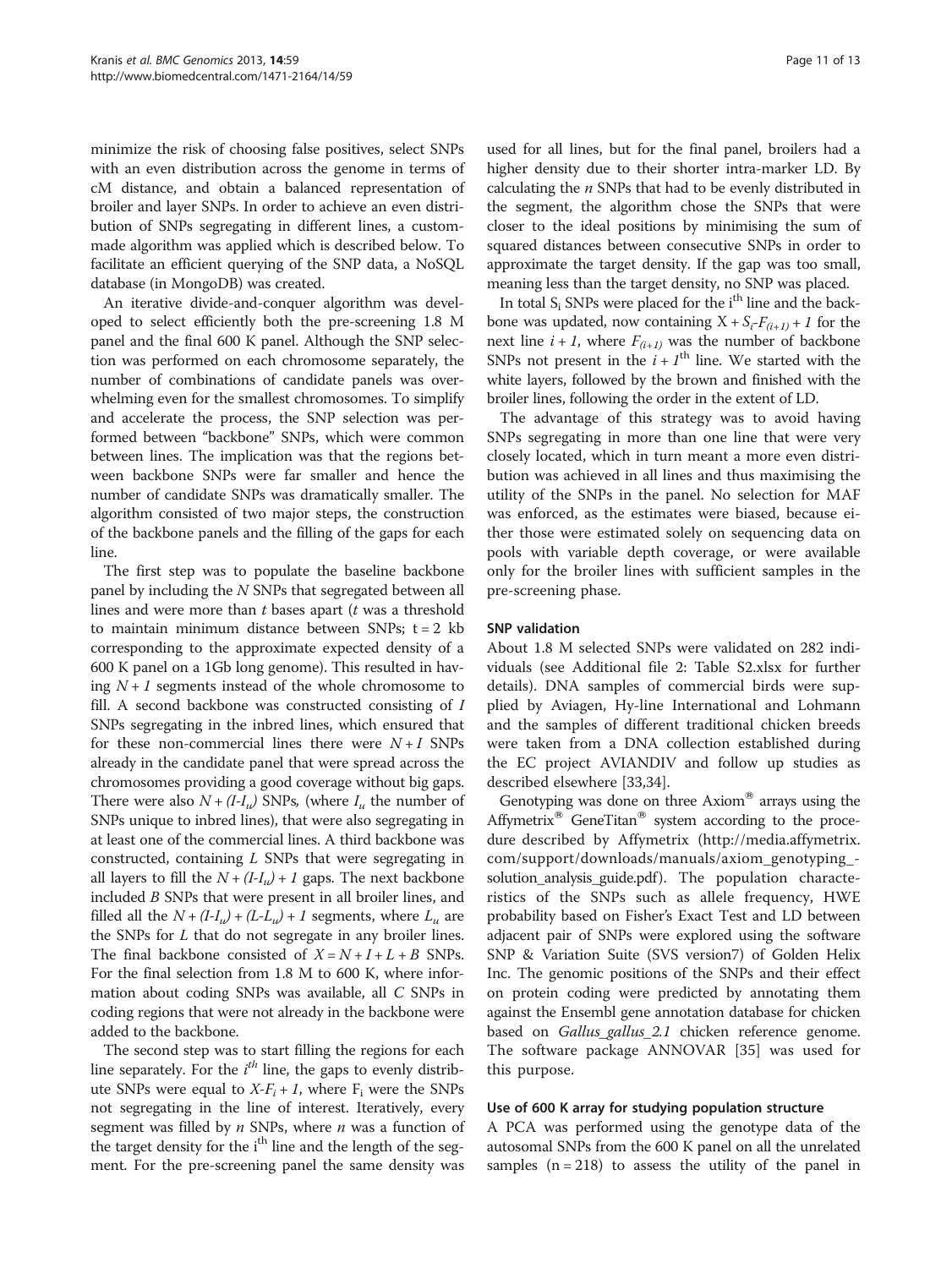<span id="page-11-0"></span>detecting population structure. PCA was carried out using SVS (version 7) package of Golden Helix Inc. Each marker's data was normalized by its theoretical standard deviation under HWE and an additive model was considered.

# Additional files

[Additional file 1: Table S1.](http://www.biomedcentral.com/content/supplementary/1471-2164-14-59-S1.xlsx) An Excel file with the number of SNPs detected from within-line-analyses and selected at various stages across different chromosomes.

[Additional file 2: Table S2.](http://www.biomedcentral.com/content/supplementary/1471-2164-14-59-S2.xlsx) An Excel file providing description of the genotyped samples used for validation of the 1.8 M SNPs.

# Abbreviations

BEL: Brown Egg Layer; CNV: Copy Number Variant; GS: Genomic Selection; GWAS: Genome Wide Association Study; HD: High Density; HWE: Hardy-Weinberg Equilibrium; InDel: Insertion or Deletion; LD: Linkage Disequilibrium; M: Million; MAF: Minor Allele Frequency; NGS: Next Generation Sequencing; PCA: Principal Component Analysis; QTL: Quantitative Trait Loci; SNP: Single Nucleotide Polymorphism; WEL: White Egg Layer.

## Competing interests

Four commercial organisations - Aviagen, Hy-line International, Affymetrix, and Lohmann- were involved in the development of the array and in preparation of the manuscript. Among the authors, AK and KAW work for Aviagen Ltd, JF works for Hy-line International, RP works for Lohmann, AP and FB work for Affymetrix and FB also holds shares in the Affymetrix. This project was funded by DEFRA/BBSRC LINK grant promoting industryacademia collaboration.

## Authors' contributions

The work presented here was carried out in collaboration between all authors. DWB, JAW, AK and KAW defined the research programme. AK, AAG, CB, KAW, JAW and DWB designed methods and experiments, analysed the data, interpreted the results and wrote the paper. FT, SS and RT collected and processed the raw sequence data and SNP detection. LY performed the de novo assembly of unmapped sequence reads. AP and FW performed the Affymetrix<sup>®</sup> Axiom<sup>®</sup> design and validation assays. PK, PMH, MF, NS, JF and KAW provided DNA samples and information on poultry lines. TMS, GH, SW, RP, MG, SQ and HS provided sequence data and DNA samples from the Synbreed consortium. DWB and JAW co-designed experiments, discussed analyses, interpretation, presentation and coordinated the project. All authors have contributed to, seen and approved the manuscript.

## Acknowledgements

We would like to thank Mick Watson and Andy Law for their valuable advice and help with bioinformatics analyses of sequence and SNP data. This work was funded by a DEFRA/BBSRC LINK grant in collaboration with the Roslin Institute (University of Edinburgh), Aviagen Ltd., Hy-line International, Affymetrix and the Synbreed Consortium. MG, GH, SW, RP, SQ, and HS acknowledge the funding by the German Federal Ministry of Education and Research within the AgroClustEr "Synbreed – Synergistic plant and animal breeding" (Funding ID: 0315528). SQ thanks the European Science Foundation (ESF) for financial support of the sabbatical stay at the Roslin Institute (grant No: 3276). CB received fellowship from National Council for Scientific and Technological Development (CNPq), Brazil.

## Author details

<sup>1</sup> Aviagen Ltd, Midlothian, UK. <sup>2</sup> The Roslin Institute, University of Edinburgh, Midlothian, UK. <sup>3</sup>Affymetrix, Santa Clara, CA, USA. <sup>4</sup>The Pirbright Institute, Compton Laboratory, Compton, UK. <sup>5</sup>Hy-Line International, Dallas Center, IA, USA. <sup>6</sup>Institute of Human Genetics, Helmholtz Zentrum, 85764, Neuherberg, Germany. <sup>7</sup>Institute of Bioinformatics and System Biology, Helmholtz Zentrum München, 85764, Neuherberg, Germany. <sup>8</sup>Institute of Farm Animal Genetics, Friedrich Loeffler Institut, Neustadt-Mariensee, Germany. <sup>9</sup>Lohmann Tierzucht GmbH, Cuxhaven, Germany. 10Animal Breeding and Genetics Group, Georg-August-University Goettingen, Goettingen, Germany.

Received: 10 October 2012 Accepted: 15 January 2013 Published: 28 January 2013

#### References

- Burt DW, White SJ: Avian genomics in the 21st century. Cytogenet Genome Res 2007, 117(1–4):6–13.
- 2. Rubin CJ, Zody MC, Eriksson J, Meadows JRS, Sherwood E, Webster MT, Jiang L, Ingman M, Sharpe T, Ka S, et al: Whole-genome resequencing reveals loci under selection during chicken domestication. Nature 2010, 464(7288):587–U145.
- 3. Andersson L: How selective sweeps in domestic animals provide new insight into biological mechanisms. J Intern Med 2012, 271(1):1–14.
- 4. Avendaño S, Watson KA, Kranis A: Genomics in poultry breeding: from Utopia to deliverables. In Proceedings of the 9th World Congress on Genetics Applied to Livestock Production: 1-6 August 2010. Leipzig, Germany; 2010. Session 07-01. ISBN 978-3-00-031608-1.
- 5. Dekkers JCM SC, Fernando RL, Garrick DJ, Lamont SJ, O'Sullivan NP, Fulton JE, Arango J, Settar P, Kranis A, McKay J, Watson KA, Koerhuis A, Preisinger R: Implementation of genomic selection in egg layer chickens [abstract]. J Anim Sci 2009, 87(E-Suppl. 2/J):iii.
- 6. Groenen MAM, Megens HJ, Zare Y, Warren WC, Hillier LW, Crooijmans RPMA, Vereijken A, Okimoto R, Muir WM, Cheng HH: The development and characterization of a 60 K SNP chip for chicken. BMC Genomics 2011, 12:274.
- 7. Preisinger R: Genome-wide selection in poultry. Anim Prod Sci 2012, 52(2–3):121–125.
- 8. Matukumalli LKS SS, Sonstegard T, Lawley CT, Georges M, Coppieters W, Gietzen K, Medrano JF, Rincon G, Lince D, Eggen A, Glaser L, Cam G, Van Tassel C: Analyzing LD blocks and CNV segments in cattle: novel genomic features identified using the BovineHD BeadChip. San Diego, CA: In Pub No 370-2011-002, Illumina Inc; 2011.
- 9. Rincon G, Weber KL, Van Eenennaam AL, Golden BL, Medrano JF: Hot topic: performance of bovine high-density genotyping platforms in Holsteins and Jerseys. J Dairy Sci 2011, 94(12):6116–6121.
- 10. Aerts J, Megens HJ, Veenendaal T, Ovcharenko I, Crooijmans R, Gordon L, Stubbs L, Groenen M: Extent of linkage disequilibrium in chicken. Cytogenet Genome Res 2007, 117(1–4):338–345.
- 11. Andreescu C, Avendano S, Brown SR, Hassen A, Lamont SJ, Dekkers JCM: Linkage disequilibrium in related breeding lines of chickens. Genetics 2007, 177(4):2161–2169.
- 12. Megens HJ, Crooijmans RPMA, Bastiaansen JWM, Kerstens HHD, Coster A, Jalving R, Vereijken A, Silva P, Muir WM, Cheng HH, et al: Comparison of linkage disequilibrium and haplotype diversity on macro- and microchromosomes in chicken. BMC Genet 2009, 10:86.
- 13. Qanbari S, Hansen M, Weigend S, Preisinger R, Simianer H: Linkage disequilibrium reveals different demographic history in egg laying chickens. BMC Genet 2010, 11.
- 14. Wong GKS, Liu B, Wang J, Zhang Y, Yang X, Zhang ZJ, Meng QS, Zhou J, Li DW, Zhang JJ, et al: A genetic variation map for chicken with 2.8 million single-nucleotide polymorphisms. Nature 2004, 432(7018):717–722.
- 15. Warren WZA, Hillier L, Patrick M, Hu S, Dodgson J, Cheng H, Groenen M, Wilson RK: The continued upgrade of the chicken genome sequence assembly. In 6th International Chick Meeting: 17–20 Sep 2011 2011. Scotland, UK: The Roslin Institute, University of Edinburgh; 2011.
- 16. Solinhac R, Leroux S, Galkina S, Chazara O, Feve K, Vignoles F, Morisson M, Derjusheva S, Bed'hom B, Vignal A, et al: Integrative mapping analysis of chicken microchromosome 16 organization. BMC Genomics 2010, 11:616.
- 17. Sundstrom H, Webster MT, Ellegren H: Reduced variation on the chicken Z chromosome. Genetics 2004, 167(1):377–385.
- 18. Altshuler DL, Durbin RM, Abecasis GR, Bentley DR, Chakravarti A, Clark AG, Collins FS, De la Vega FM, Donnelly P, Egholm M, et al: A map of human genome variation from population-scale sequencing. Nature 2010, 467(7319):1061–1073.
- 19. Groenen MAM, Wahlberg P, Foglio M, Cheng HH, Megens HJ, Crooijmans RPMA, Besnier F, Lathrop M, Muir WM, Wong GKS, et al: A high-density SNP-based linkage map of the chicken genome reveals sequence features correlated with recombination rate. Genome Res 2009, 19(3):510–519.
- 20. Abasht B, Sandford E, Arango J, Settar P, Fulton JE, O'Sullivan NP, Hassen A, Habier D, Fernando RL, Dekkers JCM, et al: Extent and consistency of linkage disequilibrium and identification of DNA markers for production